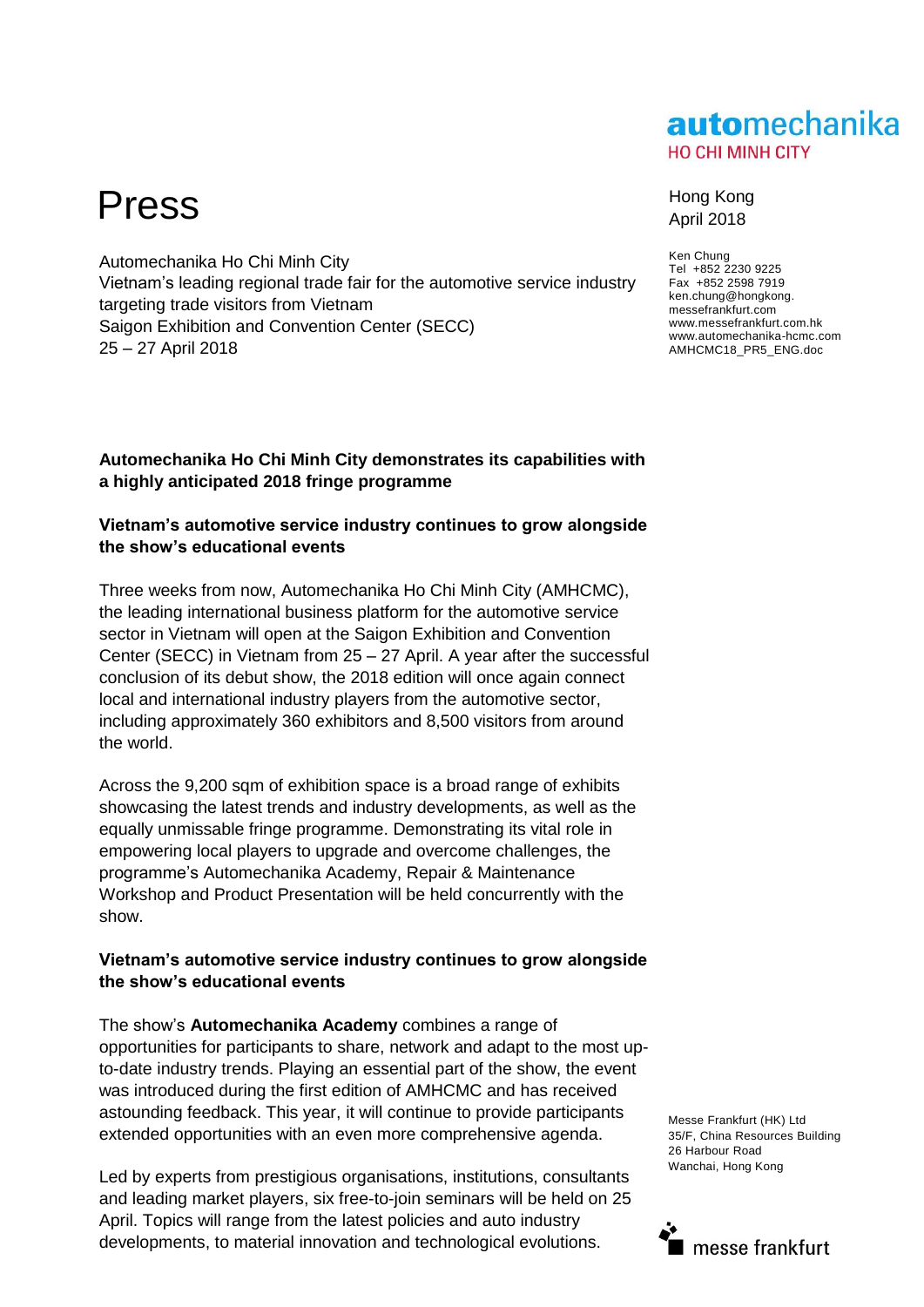Each of these seminars have been carefully structured to suit the unique needs of the region's automotive sector. Highlights for the 2018 edition of the Automechanika Academy include:

Vietnam's auto industry related policies: latest trends and insights

Here, a local government representative will deliver an overview on how the country's government supports the local independent automotive aftermarket to grow and overcome various challenges with 'industry-friendly' policies. This topic also speaks for the country's growing commitment to assist the industry's green developments.

 A new chapter for Vietnam's automotive industry: the country's first locally-branded cars

VinFast Automotive Group is the first Vietnamese automotive manufacturing brand looking to create the first 'Made-In-Vietnam' vehicle. The company has a total of investment capital of USD 3.5 billion1, and aims to launch a locally made car by September 2019. In this section, Mr Jim Deluca, company CEO, is expected to share the latest strategies and roadmap of manufacturing automobiles in the country, and promoting Vietnamese cars on an international scale.

New generation lubricant technologies

German lubricant company Liqui Moly is the strategic partner of AMHCMC 2018. The company is well-known as one of the world's leading brands of high quality oils and lubricant products for the automotive sector. From the company's rich experiences in the field, Mr Vincent Prinzing, the company's Export Area Manager, will offer the session's participants a view of the latest innovations on lubricant products and how they adapt to the movement towards less fuel consumption and environmental friendliness.

Meanwhile, the **Repair & Maintenance Workshop** will be held on the second day of the fair on 26 April, providing attendees with a chance to acquire advanced knowledge on collision repair and an understanding on international standards.

The workshop has been organised in cooperation with I-CAR Australia, the well-known educational body for technical training programmes dedicated to the field of collision repairing. During the course of the full day programme, two sessions will be held by Mr Mark Czvitkovits, CEO of I-CAR Australia. The courses he will conduct during this year's show include:

Automechanika Ho Chi Minh City 25 – 27 April 2018, Ho Chi Minh City

 $\overline{a}$ 

<sup>1</sup> "Vingroup appoints foreign CEO for VinFast", 27 September 2017. VIETNAMNET Bridge. [http://english.vietnamnet.vn/fms/business/187253/vingroup-appoints-foreign-ceo-for-vinfast.html,](http://english.vietnamnet.vn/fms/business/187253/vingroup-appoints-foreign-ceo-for-vinfast.html) retreived 10 March 2018